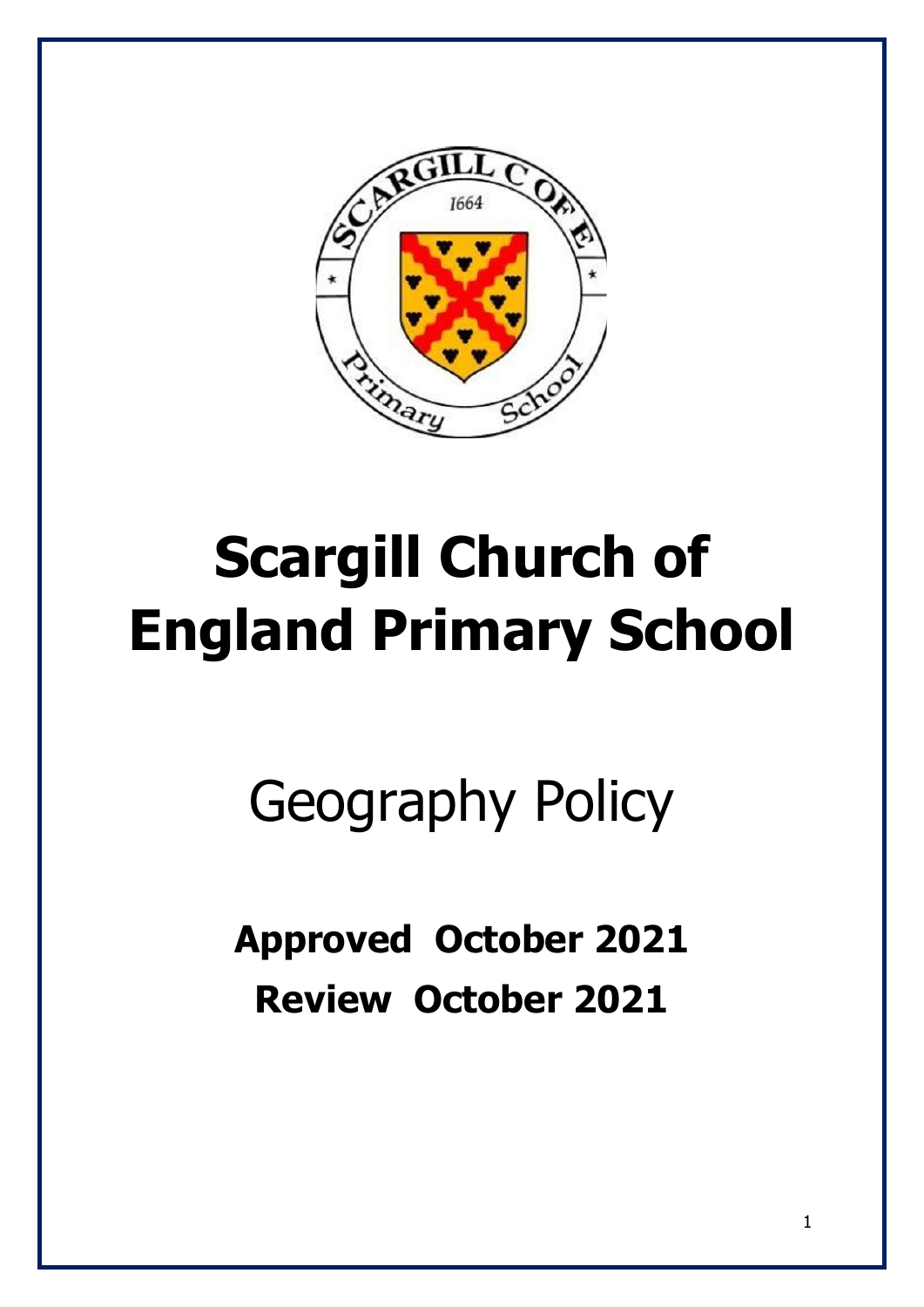#### **Contents**

- **1 What is Geography?**
- **2 Curriculum Intent**
- **3 Curriculum Implementation**
- **4 EYFS**
- **5 Key Stage 1**
- **6 Key Stage 2**
- **7 Curriculum Impact**
- **8 Assessment and Recording**
- **9 Equal Opportunities**
- **10 Inclusion**
- **11 Roles and Responsibilities**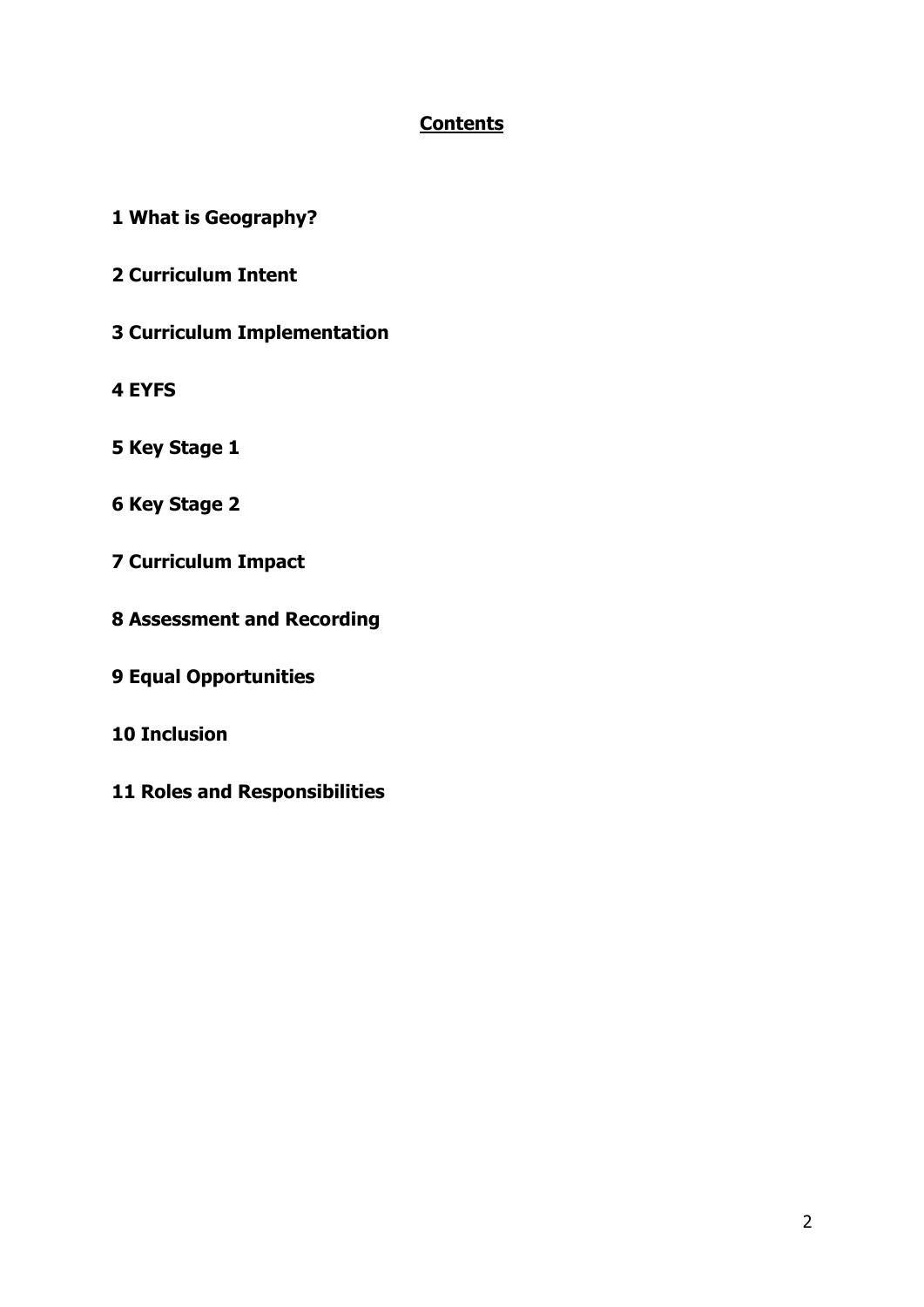The aim of this policy is to refine what Geography looks like at Scargill C of E Primary School, whilst setting out a framework that supports all stakeholders understanding, planning, teaching and assessing Geography.

### **1 What is Geography?**

Geography derives from the Greek terms 'Geo' (Earth) and 'Graph' (Writing) and is the study of the physical features of the Earth, as well as the human activity that affects, and is affected by, these physical elements.

The Royal Geographical Society (2021) states that Geography is an education for life and living, which helps us to become more socially and environmentally sensitive and informed. Ultimately, becoming more responsible citizens.

"Geography is more than just memorising places, it is about understanding the complexity of our world" (Obama, 2012).

# **2 Curriculum Intent**

At Scargill C of E Primary School, we believe that Geography helps to provoke and answer questions about the natural and human aspects of our wonderful world. Children are encouraged to develop a greater understanding and knowledge of the world, as well as their place in it. Geography is, by nature, an investigative subject, which develops an understanding of concepts, knowledge and skills. The enquiry based Geography curriculum at Scargill helps children develop a range of investigation and problem-solving skills that are transferable to other curriculum areas and which can be used to promote children's spiritual, moral, social and cultural development.

The curriculum is designed to promote children's interest and understanding about diverse people, places, resources and natural and human environments, together with a deep understanding of the Earth's key physical and human processes.

We aim and seek to inspire curiosity, ignite fascination and foster passion in children about the world and its people which will remain with them for the rest of their lives, equipping them with a strong foundational basis of knowledge and skills that can be built upon as they embark upon further education and beyond.

Ultimately, at Scargill, we want and intend our geographers to be **EPIC**:

**E**xplorers and Enquirers **P**assionate and Probing **I**nspired and Inquisitive **C**reative and Curious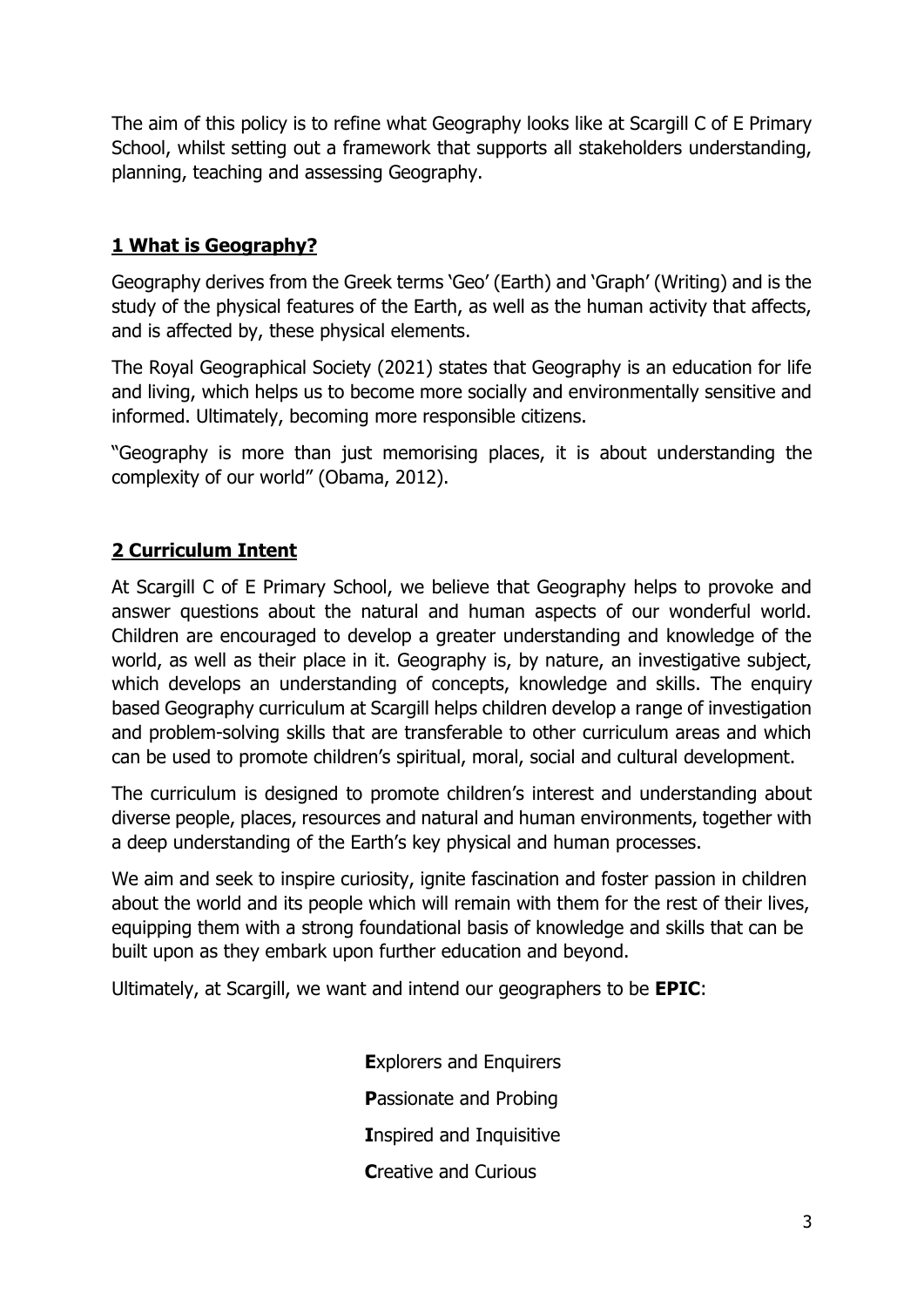## **3 Curriculum Implementation**

In order to foster and motivate children's curiosity about the world, interest and creativity, we are enthusiastic about Geography and encourage children to explore and ask questions. At Scargill, we recognise that our curriculum planning must allow for children to gain a progressively deeper level of knowledge, understanding and skill competency as they advance through school. Therefore, Geography units have been carefully planned using the whole school Geography Curriculum and Progression of Skills Map to ensure that children are building on prior learning and making links between units.

At Scargill, Geography is taught in blocks throughout the year, which alternate with History, so that children can achieve depth in their learning. This ensures that Geography has rigour and focus. However, teachers endeavour to make links in learning across the National Curriculum subjects as it enables children to make connections both in their geographical learning and the wider curriculum.

Teaching and learning in Geography is well supported through a wealth of resources, including specific online platforms, such as Oddizzi and Digimaps for Schools which supports children develop and engage in their map work skills.

At Scargill, we believe that fieldwork is an integral part to our Geography curriculum as it enables children to experience first-hand experiences. Teachers are encouraged to consider opportunities available to use the school grounds and the local area, West Hallam and Ilkeston, to enhance the teaching and learning of Geography and help stimulate children's learning of their locality. Therefore, Learning Outside the Classroom is a key feature of geography lessons and specific areas are mapped out and planned for. These are progressive through school and help develop children's geographical and fieldwork skills.

## **4 EYFS**

At Scargill C of E Primary School, our EYFS Geography curriculum is based upon the statements that are outlined in the revised Development Matters (2021):

- Draw information from a simple map
- Recognise some similarities and differences between life in this country and life in other countries
- Explore the natural world around them
- Describe what they see, hear and feel whilst outside
- Recognise some environments that are different from the one in which they live
- Understand the effect of changing seasons on the natural world around them.

Early Years explore geographical themes and content in line with the EYFS framework. Children are guided to develop a sense of their physical world, as well as their community, through opportunities to explore, observe and find out about people,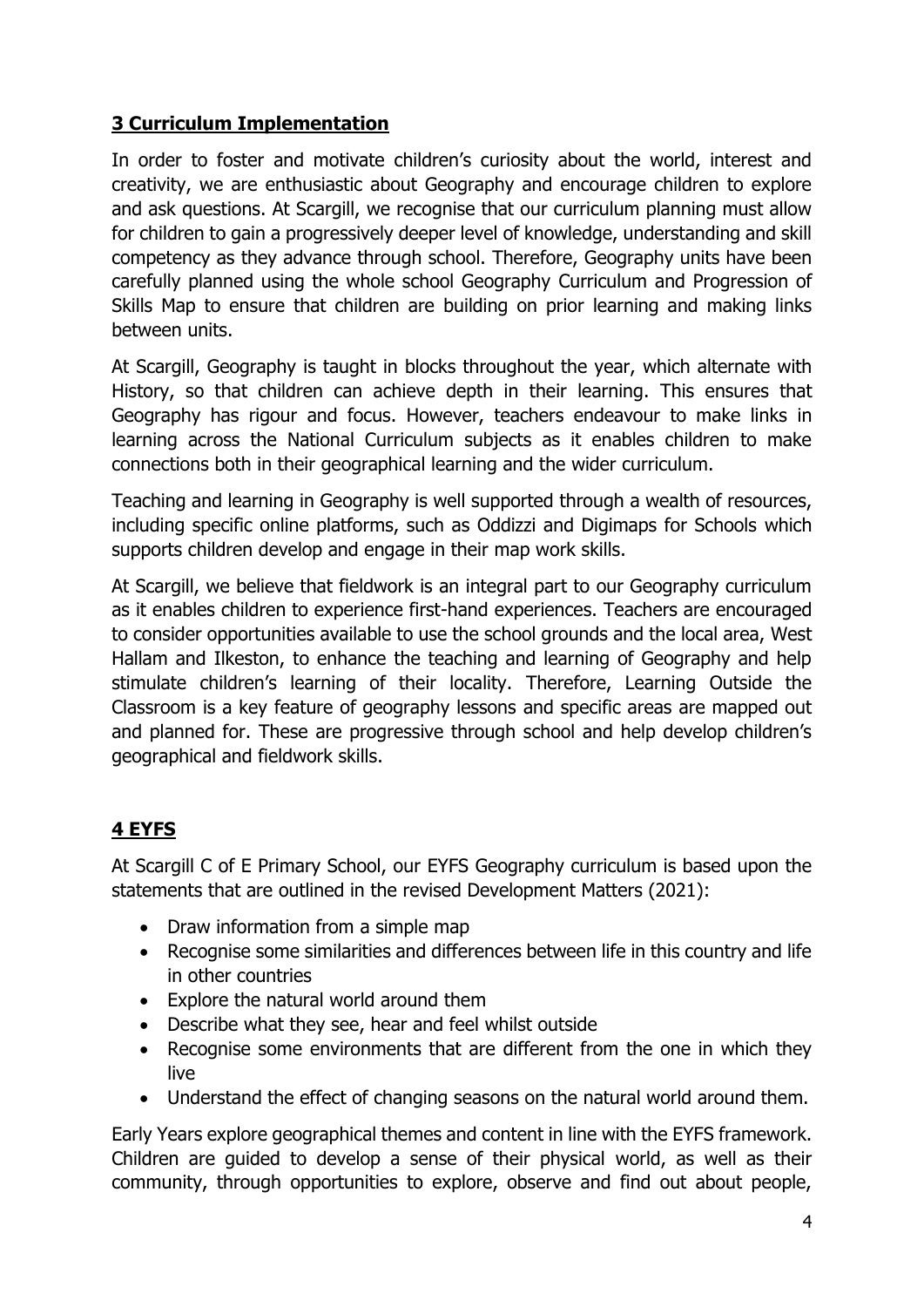places and the environment. Therefore, teachers plan units of work, whilst building on and developing children's own interests and curiosity about the world they live in to help increase a child's knowledge and understanding of the world.

# **5 Key Stage 1**

At Scargill C of E Primary School, our Geography curriculum is based upon the programmes of study that are outlined in the National Curriculum (2014) for Key Stages 1 and 2: **locational knowledge, place knowledge, human and physical geography** and **geographical skills and fieldwork**.

Key Stage 1 children will investigate their local area and a contrasting area in the United Kingdom or abroad, finding out about the environment in both areas and the people who live there. They also begin to learn about the wider world. They carry out geographical enquiry inside and outside the classroom. In doing this, they ask geographical questions about people, places and environments, and use geographical skills and resources such as maps and photographs.

Pupils will develop knowledge about the world, the United Kingdom and their locality. They should understand the basic subject-specific vocabulary relating to human and physical geography and begin to use geographical skills, including first-hand observation, to enhance their locational awareness.

Children will develop their **locational knowledge**; they will learn to name and locate the world's seven continents and five oceans. Additionally, they will learn to name, locate and identify characteristics of the four countries and capital cities of the United Kingdom and its surrounding areas.

They will also develop greater **place knowledge** by comparing the geographical similarities and differences through studying the human and physical geography of a small area of the United Kingdom (West Hallam, Ilkeston), and of a small area in a contrasting non-European country (children will learn about Mahamaya in Kolkata, utilising existing links with international school link and the expertise and experiences of school community members). The specific geographical locations selected for these comparisons have been selected to link to other areas of the curriculum to allow crosscurricular work and development.

In addition to developing children's **locational** and **place knowledge**, they will have the opportunity to learn about **human and physical geography**. During this, they will identify seasonal and daily weather patterns in the United Kingdom and the location of hot and cold areas of the world in relation to the Equator and the North and South Poles. Also, they will begin to use basic geographical vocabulary to refer to key physical features (beach, cliff, coast, forest, hill, mountain, sea, ocean, river, soil, valley, vegetation, season and weather) and key human features (city, town, village, factory, farm, house, office, port, harbour and shops).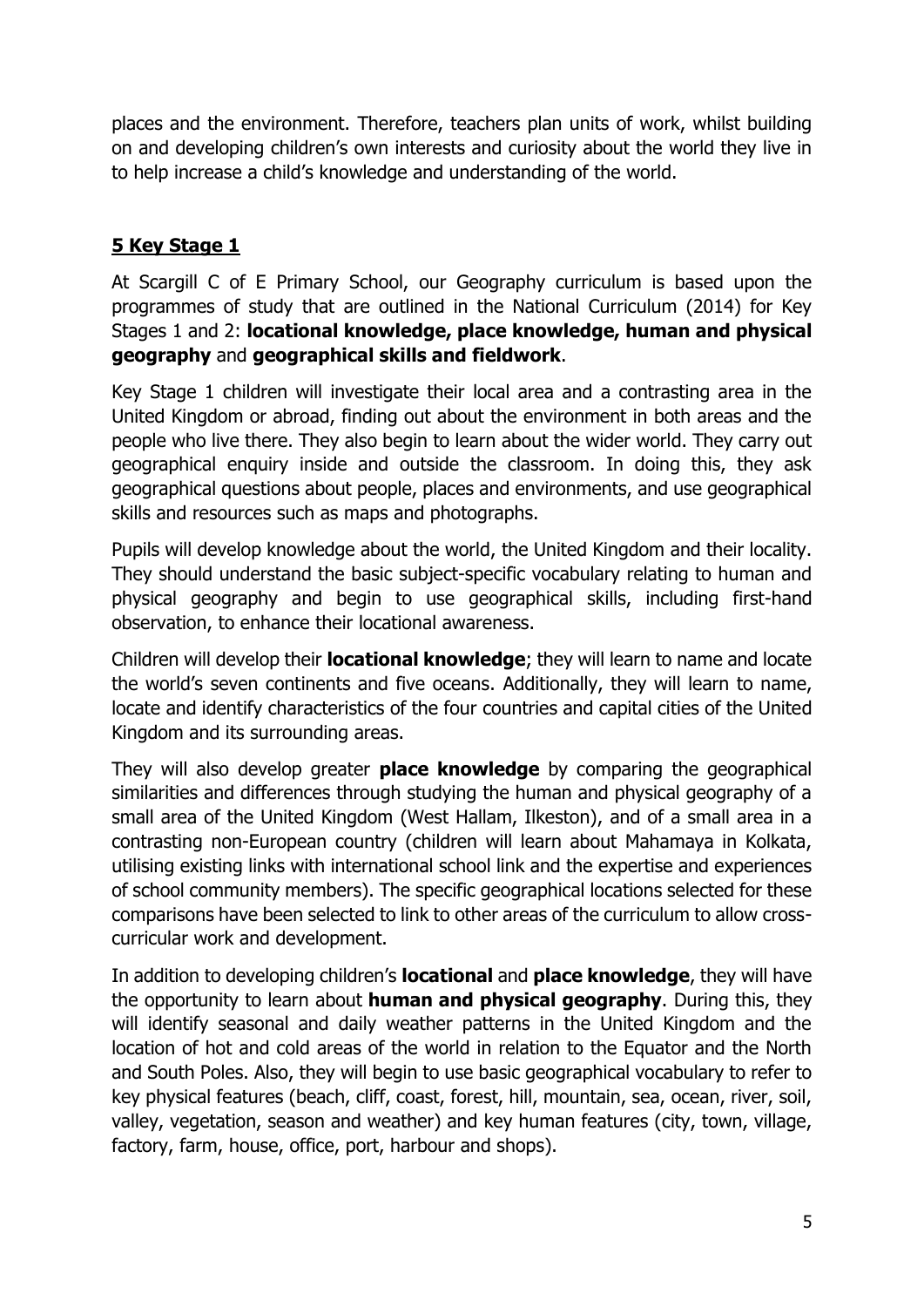Children will develop **geographical skills and fieldwork skills**, through these three areas of study, where they learn to use world maps, atlases and globes; simple compass directions; aerial photographs and plan perspectives to recognise landmarks and basic human and physical features and to use simple fieldwork and observational skills to study the geography of their local area, West Hallam.

#### **6 Key Stage 2**

At Scargill C of E Primary School, pupils will extend their knowledge and understanding beyond the local area to include the United Kingdom and Europe, North and South America; studying the location and characteristic of a range of the world's most significant human and physical features. They continue to develop their use of geographical knowledge, understanding and skills to enhance their locational and place knowledge.

Children will extend their **locational knowledge** when they learn to locate and name European countries as well as North and South America countries, concentrating on their environmental regions, key physical and human characteristics, countries, and major cities. Furthermore, they will extend their locational knowledge by being able to name and locate countries and cities of the United Kingdom, describing key geographical regions, human and physical characteristics, key topographical features and land-use patterns. This is further extended to identify the position and significance of latitude, longitude, the Equator, the Northern and Southern Hemispheres, the Tropics of Cancer and Capricorn, the Arctic and Antarctic Circle and the Greenwich Meridian and time zones.

They will build on their **place knowledge** by comparing the geographical similarities and differences through the study of human and physical geography of a region of the United Kingdom, a region in a European country (Lyon in France), and a region within North or South America.

In addition, children will extend their **human and physical geography** to allow them to gain an understanding of aspects of physical geography (investigating climate zones, biomes and vegetation belts, rivers, mountains, volcanoes and earthquakes, and the water cycle) and human geography (learning about types of settlement and land use, economic activity including trade links, and the distribution of natural resources including energy, food, minerals and water).

Children will continue to develop g**eographical skills and fieldwork skills**, through these three areas of study, where they will learn to use maps, atlases, globes and digital/computer mapping; eight-point compass directions; four and six-figure grid references, symbols and keys and the Ordnance Survey maps. They will also use fieldwork to observe, measure, record and present the human and physical features in the local area using a range of methods, including sketch maps, plans and graphs, and digital technologies.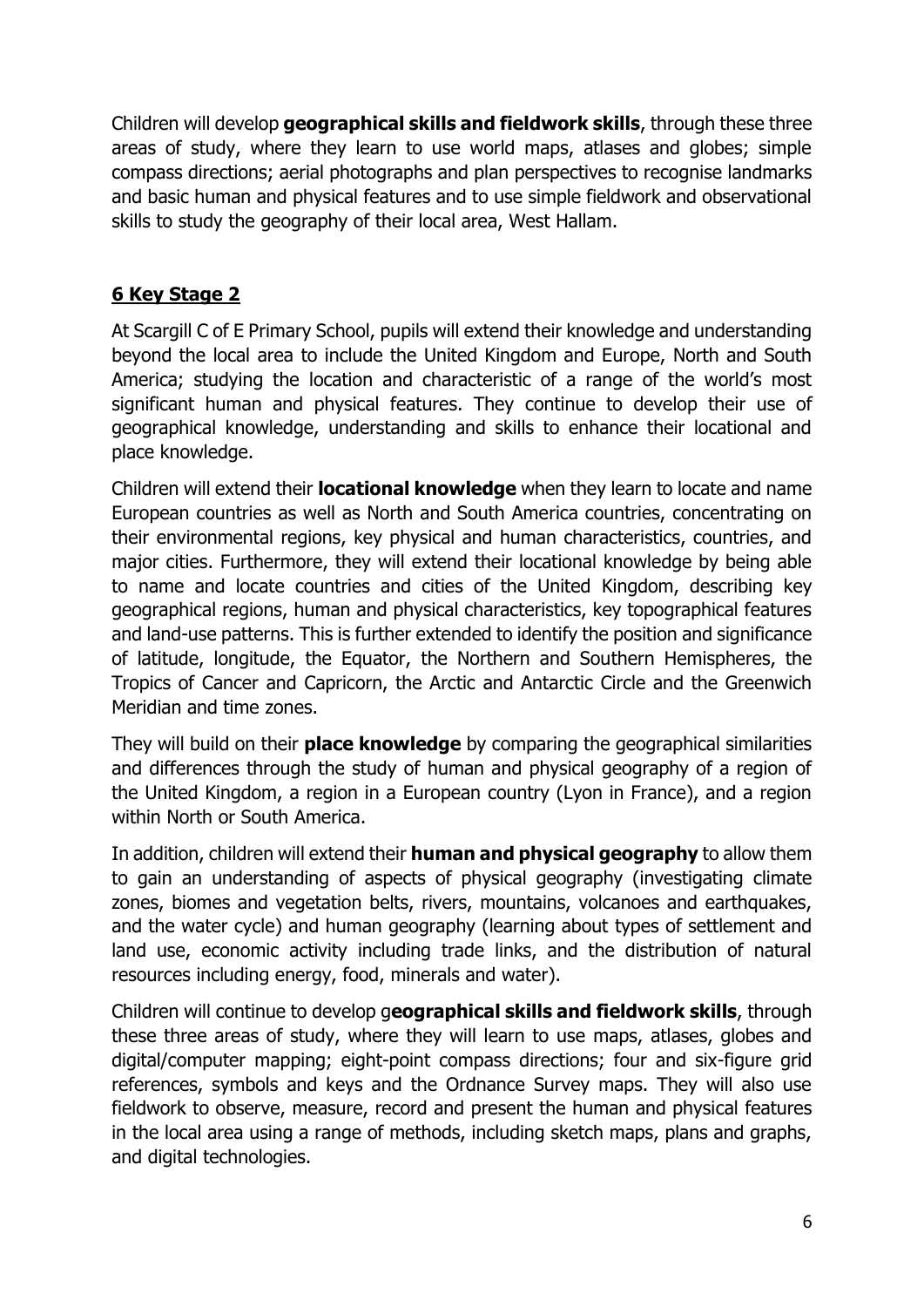# **7 Curriculum Impact**

Through engaging with the Geography curriculum at Scargill, children will develop the geographical knowledge and skills to help them explore, navigate and understand the world around them and their place in it. As children advance through school, their knowledge and skills will develop progressively and systematically, to not only meet the requirements of the National Curriculum, but to prepare them to become competent geographers in secondary education.

The outcomes produced in children's books will evidence the broad and balanced Geography curriculum on offer at Scargill, whilst demonstrating children's acquisition of the identified key knowledge relating to each of the National Curriculum strands. This is in unison to the development and application of key skills which is supported through fieldwork.

However, in order for children to achieve their full potential, children must know more, experience more, remember more and be able to do more. At Scargill, we believe that it is important for children to practice what they have previously been taught on a regular basis. Therefore, all Geography lessons will start with a Revisit, Remember and Respond (RRR) to allow children to revisit and recall previously taught content with the aim of the information moving from children's working memory to their longterm memory.

## **8 Assessment and Recording**

At Scargill C of E Primary School, we believe that assessment is an integral part of the teaching process as it allows staff to identify how secure pupil's knowledge is whilst checking that the intended curriculum has been sufficiently covered. Assessment for learning is an on-going, continuous throughout the planning, teaching and learning cycle. Assessment is achieved through a range of strategies:

- Observing children at work, individually, in pairs, in a group and in class during whole class teaching and addressing any misconceptions through mini plenaries.
- Using differentiated, open-ended questions that require children to explain and unpick their understanding.
- Using effective feedback and efficient marking, in line with the Marking Policy, including interactive marking through purple pen questions where appropriate, to engage children with their learning and to provide opportunities for self and peer-assessment.
- Providing RRR activities at the start of each Geography lesson to recall previously taught content and identify any areas that may need further teaching.
- Book moderation and monitoring of outcomes of work, to evaluate the range and balance of work and ensure that that tasks meet the needs of different learners through differentiation and promote children's learning and progress.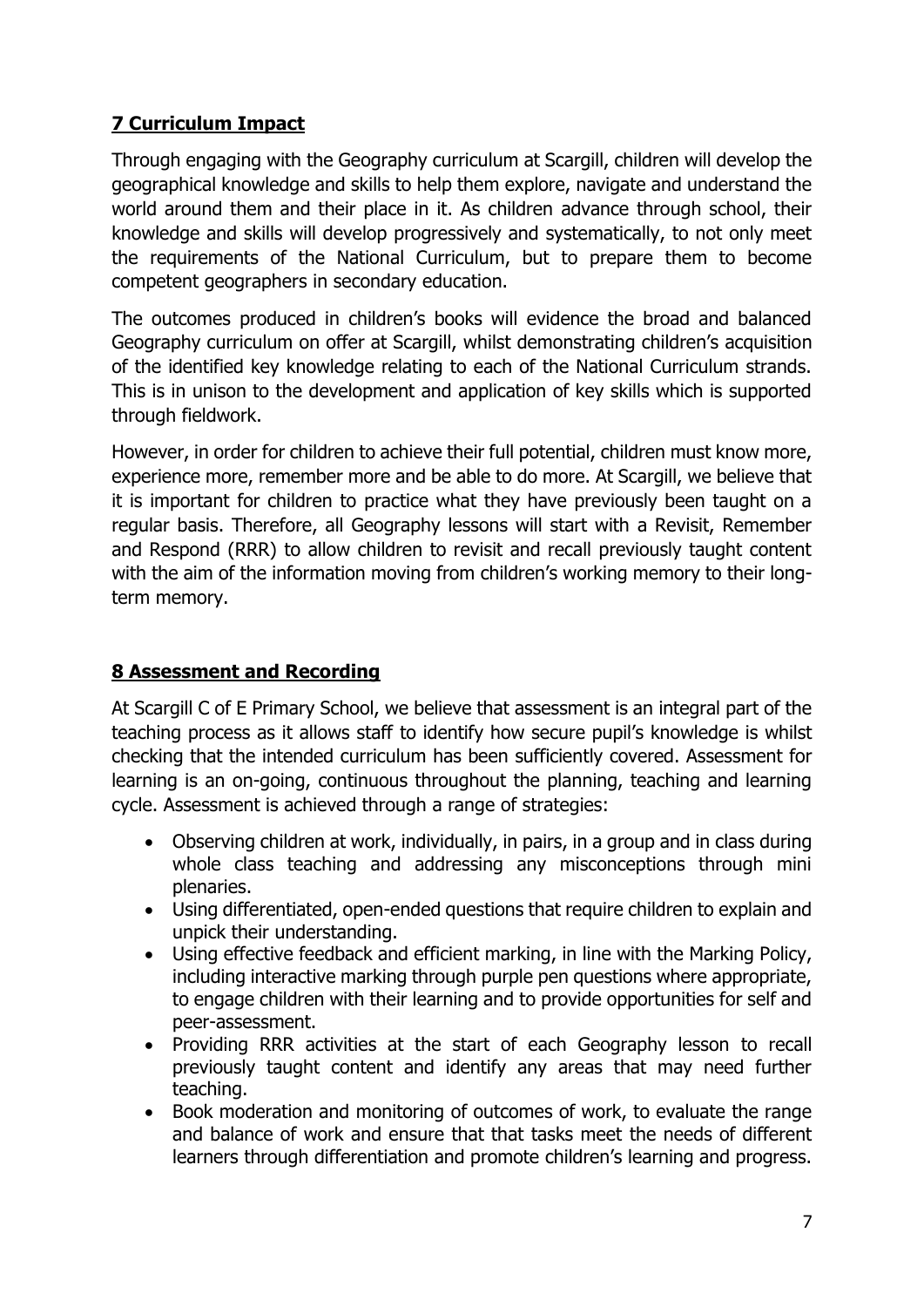Once a unit of work is completed, a summary judgement is made for each child in relation to the Geography Curriculum Map, Progression of Skills Map and the National Curriculum. Attainment is recorded in subject tracking grids to provide the basis for assessing the progress child and to pass through school.

## **9 Equal Opportunities**

At Scargill C of E Primary School, we are committed to providing a teaching environment which ensures all children are provided with the same learning opportunities regardless of their social classes, gender, culture, race, special educational needs or disabilities (SEND). As a school, we promote and maintain a positive ethos whereby children demonstrate positive attitudes towards each other. Resources and support for specific individuals are carefully considered and planned for, to ensure that activities are provided at an appropriate level of challenge.

### **10 Inclusion**

All children are entitled to access the Geography curriculum at a level appropriate to their needs. Despite learning being challenging, it is achievable by all children. At Scargill C of E Primary School, we aim to meet the needs of all our learners by adapting our planning, differentiating opportunities appropriate to attainment levels and using a range of teaching and learning styles as no single teaching strategy meets the needs of all pupils, especially those with SEND. The school makes full use of additional adults to ensure that identified children make progress and reach their full potential.

Additionally, more able children will be pushed and extended through differentiated activities. Through providing challenging, enhancing and enriching opportunities, more able children will be able to progress at a higher level of knowledge and understanding appropriate to their abilities and attainment levels.

#### **11 Roles and Responsibilities**

The subject leader's role and responsibilities are:

- To establish a secure profile of Geography across the school
- To monitor books, planning and oversee the teaching of Geography
- To ensure that there are a full range of relevant and effective resources to enhance and support Geography learning
- To replace and acquire new and sufficient resources to support colleagues deliver the desired Geography curriculum
- To assist colleagues in the planning, delivering and assessing of Geography lessons
- To ensure that progression of key geographical knowledge and skills throughout school are effectively planned for